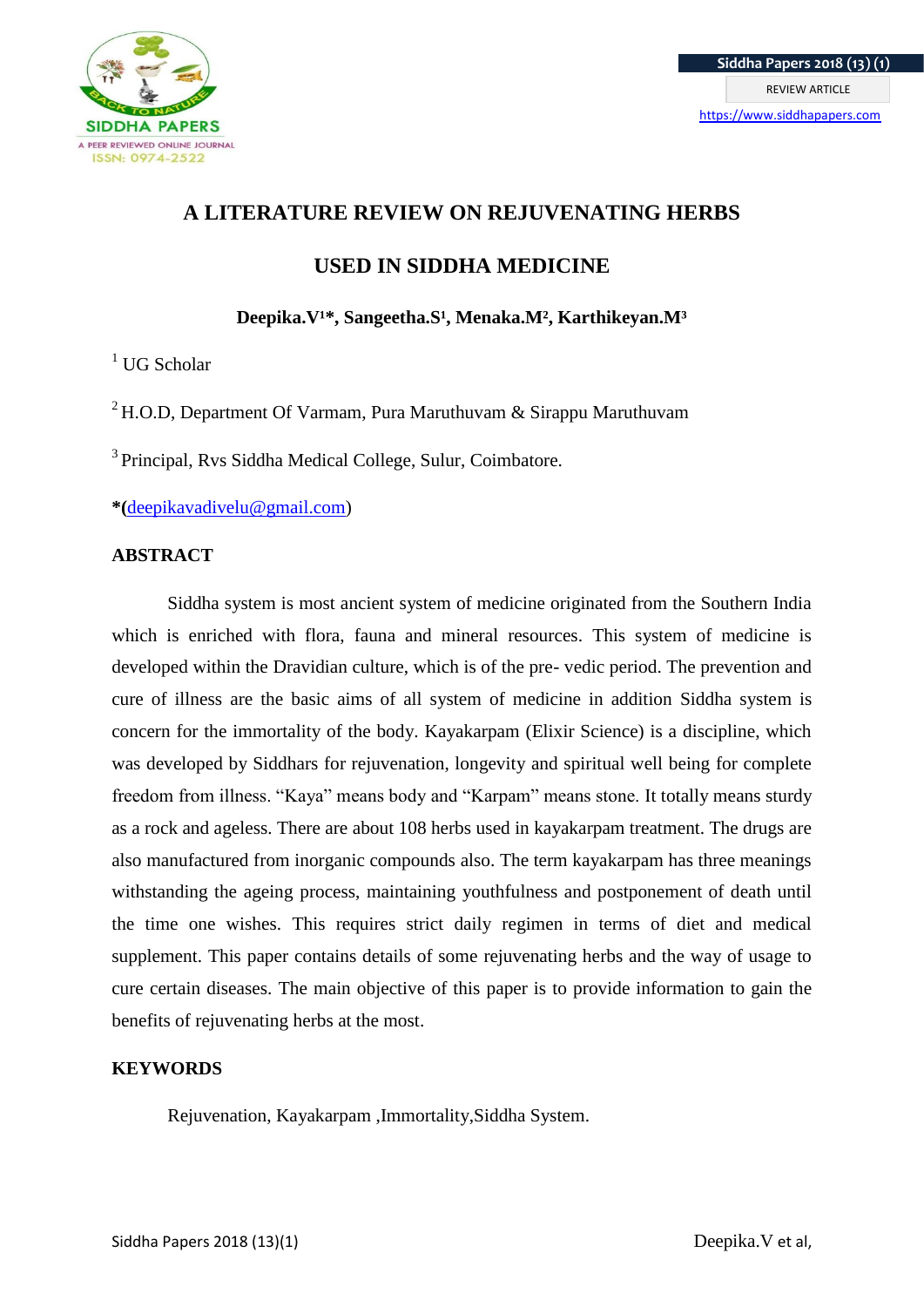#### **INTRODUCTION**

Siddha Tamil books are rich source of Medicinal and special preparations for treatment of various diseases. Not only that, it emphasizes on Karpa medicines and importance of it in human life. These medicines were formulated several thousand years back by our Siddhars, for the well being of the mankind. Kayakarpam is a special branch of Siddha medicine. "**Kaya**" means Body and "**Karpa**" means strong as stone. Hence it together means keeping the body as strong as stone.

**Kayakarpam** is the process of rejuvenation. It helps to prolong life of human beings and prevent ageing, greying of hair, wrinkling and even death. According to Siddhars, the process is also helpful in purifying the soul by preserving the body so as to attain the salvation or ultimate truth. This is well explained in the precious writings of *"Thirumanthiram".*

> "*Karpathai undaal kayam aliyathu Karpathii nalae kaanalam kailaiyaii Karpathii nalae kaanalam jothiyaii Karpathii nalae kaalaiyuum kattitae"*

The poem reveals that karpam protects the body and it makes the body as strong as stone. As the statue made of stone does not undergo any changes for prolonged year, the body which turns into sturdy stone prevents the occurrence of diseases, aging, wrinkling of skin, and greying of hair.

The information about the Rejuvenating herbs are mentioned in texts like *Thirumoolar thirumanthiram3000,Thirumoolar karukitai600, Theriyyar yamaga vemba, Bohar karpa vithi 300, Bohar 7000, Karuvuraar vatha kaviyam, Thiruvalluvar karpam 300, Pulathiar karpam 300, Konganar karpa murai 100 etc.*

There are some mineral karpa medicines also they are mentioned in texts like *Agasthiyar chendooram 300, Bohar 7000, Bohar 700etc.*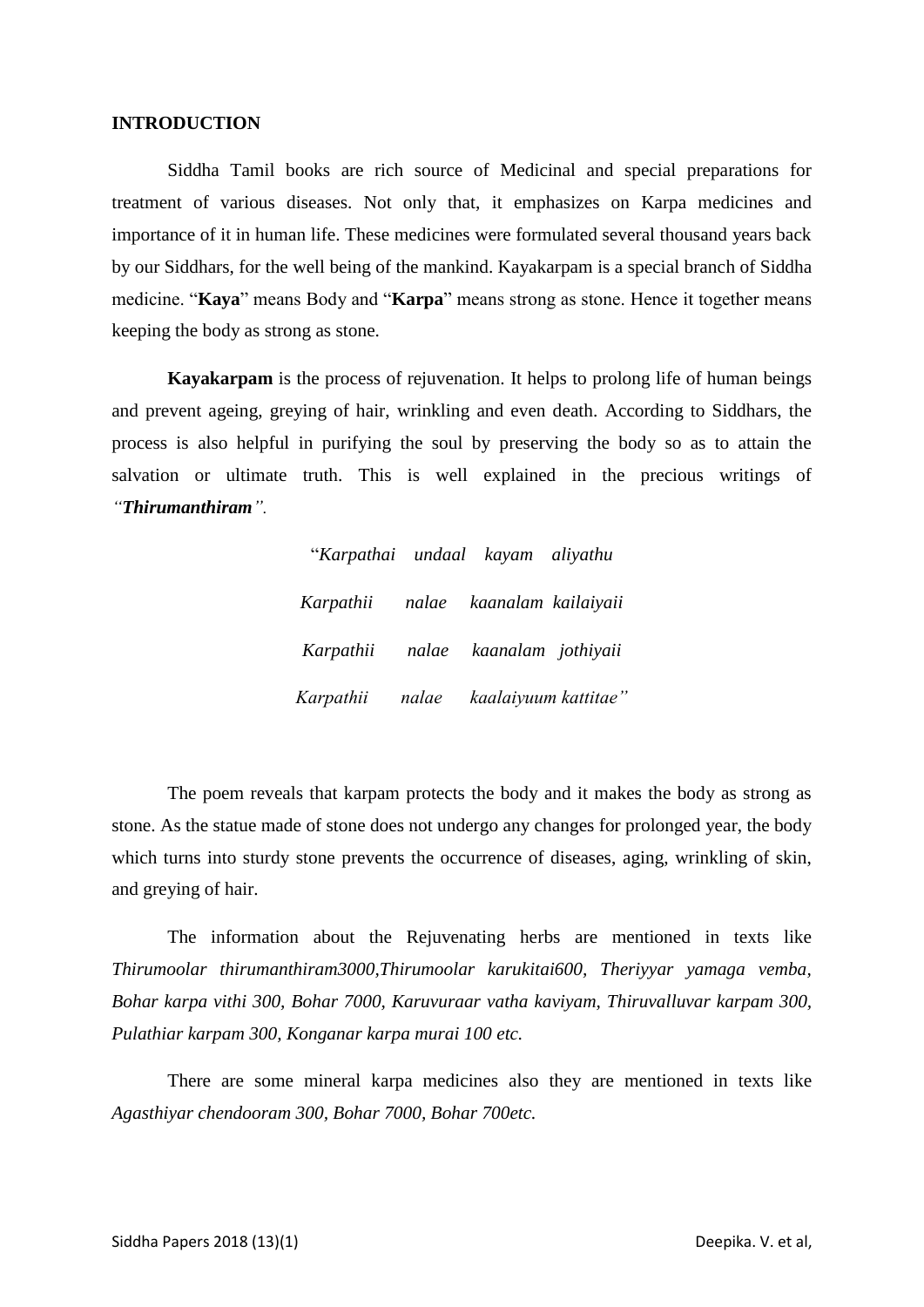# **SIDDHARS CLASSIFIED THE HERBS INTO DIFFERENT GROUPS BASED ON THEIR COLOURS**

- 1) *Karu mooligaikal*(the plants with black coloured flowers, stem, leaf branches)
	- *Karung kodivaeli- Plumbago auriculata*
	- *Karun thulasi- Ocimum basilicum*
	- *Karu vembu- Azadirachta indica*
	- *Karu nelli- Phyllanthus emblica*
	- *Karu oomathaii Datura discolor*
- 2) *Sem mooligaikal*(the plant with red coloured flowers, stem, leaf branches)
	- *Seng kattralai- Aloe barbadensis*
	- *Sen chithramoolam- Plumbago indica*
	- *Sen naiooruvi Achyranthes aspera*
- 3) *Ven mooligaikal*(the plant with white coloured flowers)
	- *Ven thoothuvalai- Solanum trilobatum*
	- *Ven thuthii- Abutilon indicum*
	- *Ven neermulli- Hygrophila auriculata*
	- *Ven vishnukaranthai Evolvulus nummularis*
- 4) *Pon mooligaikal*(the plant with yellow coloured flowers)
	- *Porthalai kaiyanthakarai- Wedelia chinesis*
	- *Pon oomathaii- Datura metal*
	- *Por seenthil- Tinospora malabarica*

### **RESTRICTIONS & REGIMEN BEFORE TAKING KAYAKARPAM MEDICINES**

- 1) It is always started in an auspicious day.
- 2) The person is counseled by giving a good concept about the therapy and its benefits. This is done to make his mind peaceful and setup for the treatment.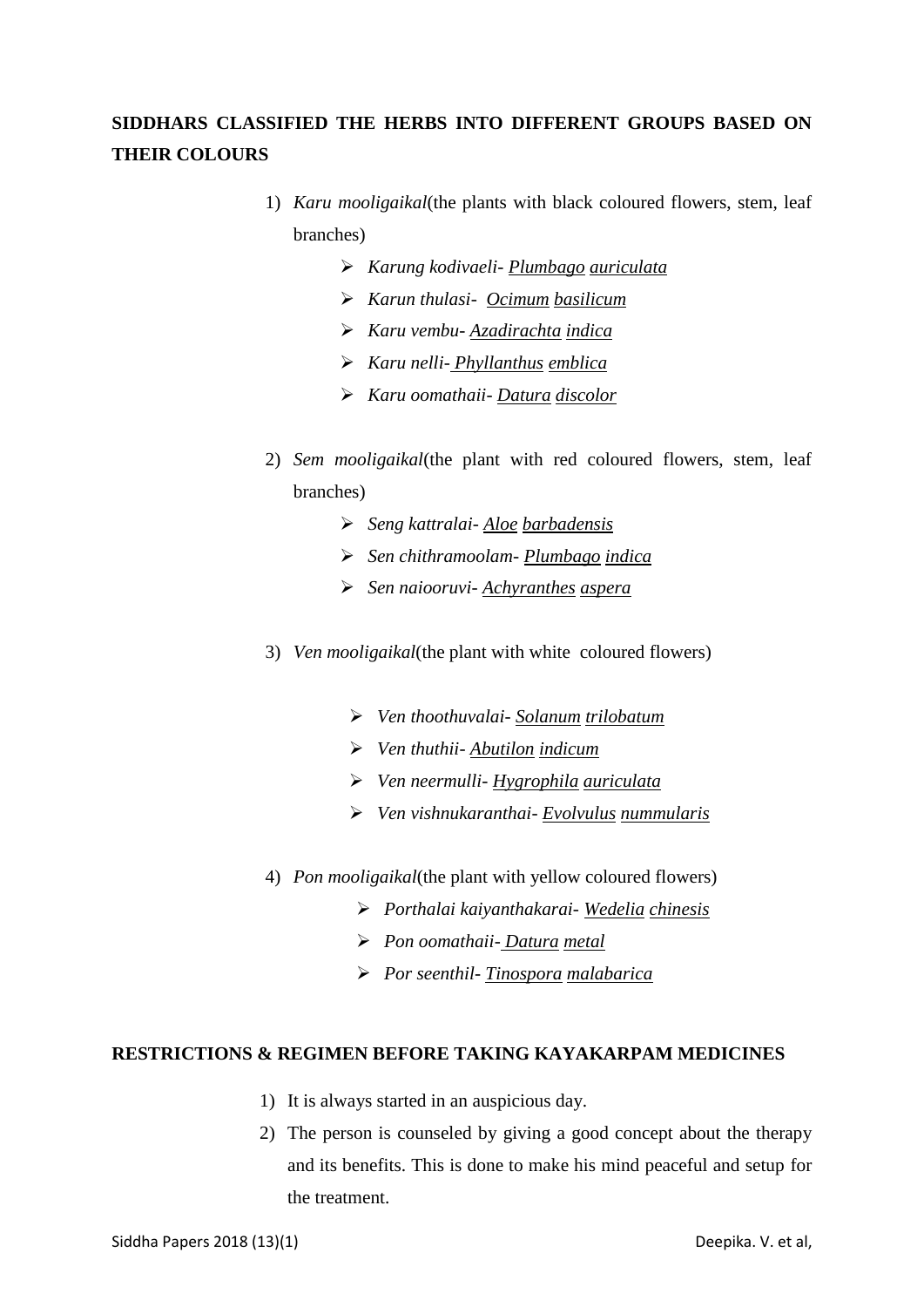- 3) The person is made aware about the importance of soul and eternal truth of union of *jeevatma* and *paramatma* through a perfect body. Hence, this improve the immune power of the person by realizing this fact of protecting his body in order to protect his divine soul.
- 4) The food is maintained properly and sour, salt, fish, meat, pungent food are strictly avoided.
- 5) The medicines are given for a particular course without any break.
- 6) The Karpa drugs should be given by physicians who are experienced and renowned.
- 7) Sexual life should be avoided while taking Karpa medicines.

## **GENERAL BENEFITS INCLUDE**

- 1) Delaying of natural phenomenon of aging.
- 2) Health and mind is strengthened.
- 3) Life style diseases like Diabetes mellitus, Hypertension, Ischemic Heart disease can be prevented.
- 4) Soul can be purified and salvation is attained.
- 5) No side effects are present as these are safe drugs.
- 6) Occurrence of diseases can be prevented.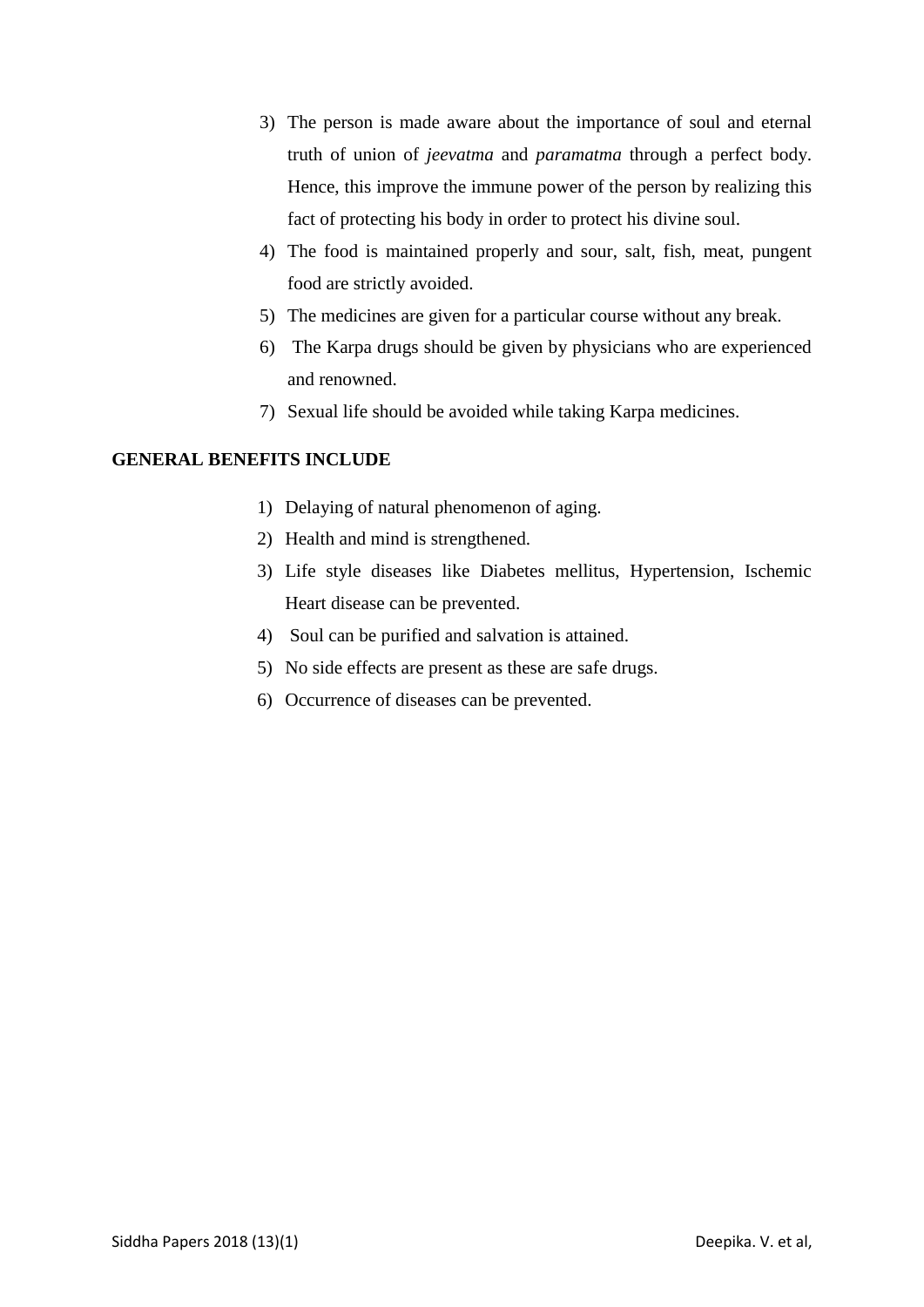| <b>NAME OF THE PLANT</b>                           | <b>BOTANICAL</b><br><b>NAME</b>     | <b>CHEMICAL</b><br><b>CONSTITUENTS</b>                                                          | <b>ACTION</b>                                                                         | <b>WAY OF USAGE</b>                                                                                                                                                                |
|----------------------------------------------------|-------------------------------------|-------------------------------------------------------------------------------------------------|---------------------------------------------------------------------------------------|------------------------------------------------------------------------------------------------------------------------------------------------------------------------------------|
| <b>POTATO</b><br>$-URULAI$<br><b>KIZHANGU</b>      | Solanum<br>tuberosum                | Glucose<br>Maltose<br>Malto-<br>oligosaccharides<br>Total<br>phosphssorous<br>content of starch | Anti-microbial<br>Anti-spasmodic                                                      | boiling,<br>After<br>the<br>skin is peeled,<br>and<br>mixed<br>with<br>ghee,<br>onion,<br>and<br>pepper<br>salt.<br>-gives strength to the<br>body.<br>-increase<br>sperm<br>count |
| <b>AMUKKURA-</b><br><b>WINTER</b><br><b>CHERRY</b> | Withania<br>somnifera               | Somniferine<br>Withanine<br>Perinponyine<br>WithaferinA<br>Cuscohygrine                         | Anti-depressant<br>Anti-<br>inflammatory<br>Nervous tonic<br>Aphrodisiac<br>Analgesic | Amukkura<br>chooranam<br>with<br>ghees                                                                                                                                             |
| NEEM-VEMBU                                         | <b>Azadirachta</b><br><i>indica</i> | Azadirachtin<br>Azadirone<br>Nimbin<br>Salanin<br>Isoprenoids<br>Coumarine                      | Anthelmintic<br>Anti-pyretic<br>Anti-<br>inflammatory<br>Anti-diabetic                | Young<br>leaves<br>and<br>mature<br>leaves<br>are<br>powdered and taken<br>by mixing with salt<br>$\&$<br>omam(bishop's<br>weed)powder                                             |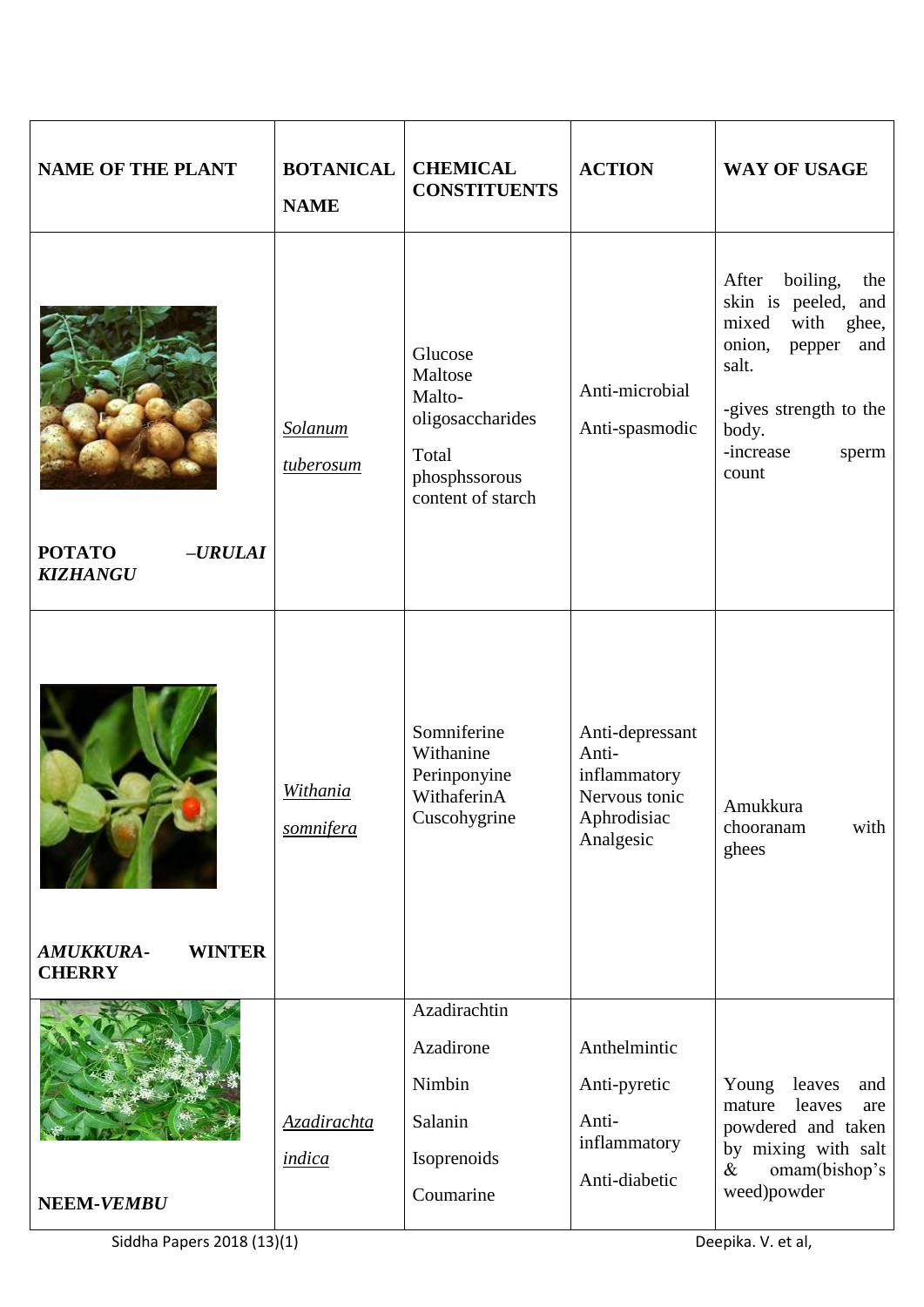| <b>KARISALAI-</b><br><b>VELLAI</b><br><b>TRAILLING ECLIPTA</b> | Eclipta<br><i>prostatum</i>         | Wedelic acid<br>Apigenin<br>Wedelolacetone<br>Dimethyl<br>Wedelolacetone<br>Lutedinstigmasterol<br>L-terthienyl<br>triterpene<br>glycosides | Anthelmintic<br>Alexipharmic<br>Alterative                                            | Karisalai chooranum<br>+ tendercoconutwater<br>for $1$ month. (or)<br>Karisalai chooranum<br>$+$ honey for 1 month.<br>-purifies the blood<br>-preventaging,<br>growing of greyhair |
|----------------------------------------------------------------|-------------------------------------|---------------------------------------------------------------------------------------------------------------------------------------------|---------------------------------------------------------------------------------------|-------------------------------------------------------------------------------------------------------------------------------------------------------------------------------------|
| 网络女子<br>KIZHKAI -NELLI-INDIAN<br><b>PHYLLANTHUS</b>            | Phyllanthus<br>amarus               | Phyllanthine<br>Epibubbialine<br>Amariinic acid<br>Glucopyranose<br>Elaeocarpusin<br>Vepandusinic acid<br>A&B                               | Diuretic<br>Anti-septic<br>Deobstruent<br>Hepato tonic<br>Febrifuge<br>Stomachic      | Whole<br>plant<br>is<br>powdered and taken<br>with curd.<br>-venerial diseases<br>-gonorrhoea                                                                                       |
| -CUMIN<br><b>SEERAGAM</b><br><b>SEEDS</b>                      | <b>Cuminum</b><br>$c$ <i>yminum</i> | CuminosideA&B<br>Linalool<br>Glycopyranoside<br>Alkylglycosides<br>1,8-cineole                                                              | Anti-spasmodic<br>Diuretic<br>Emmenogogue<br>Anti-diarrhoeal<br>Anti-<br>hypertensive | Powdered seeds with<br>brown sugar is taken.<br>-releives cough<br>-gives strength to the<br>body.                                                                                  |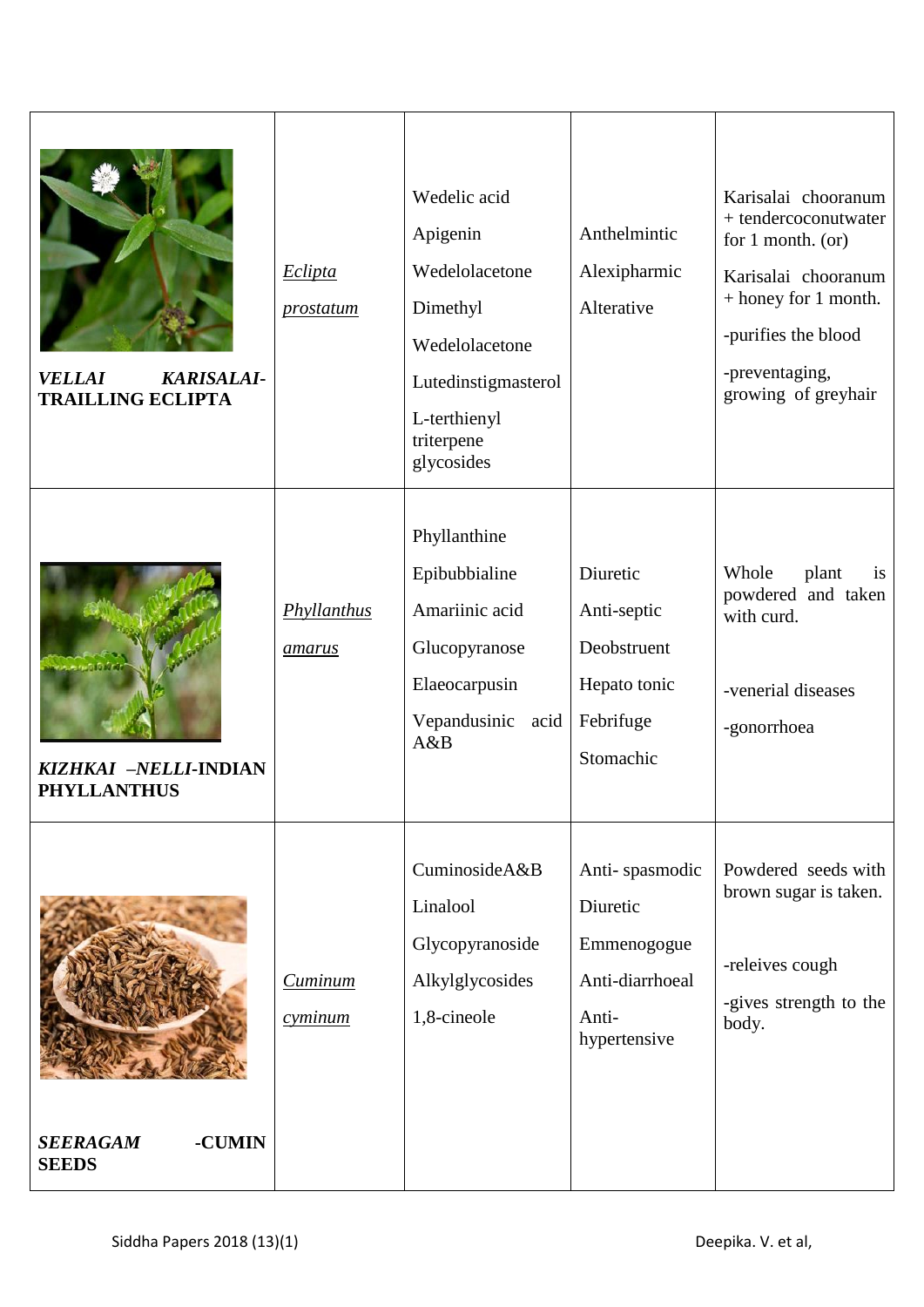| <b>MENI-INDIAN</b><br><b>KUPPAI</b><br><b>ACALYPHA</b> | <b>Acalypha</b><br><i>indica</i>       | Glucoside<br>acalyphin<br>Acalyphamide<br>Cyanogenic<br>Mauritianin<br>Clitorin<br>Nicotiflorin    | Anthelmintic<br>Expectorant<br>Antitode<br>Emetic     | Leaves cooked with<br>castor oil is taken for<br>48 days.<br>vatha<br>and<br>-cure<br>kapha diseases. |
|--------------------------------------------------------|----------------------------------------|----------------------------------------------------------------------------------------------------|-------------------------------------------------------|-------------------------------------------------------------------------------------------------------|
| SAERANKOTTAI<br><b>MARKING NUT TREE</b>                | <b>Semecarpus</b><br><i>anacardium</i> | Bhilawanol<br><b>Biflavanone</b><br>Semecarpetin<br>Semecarpol<br>Anacardic acid<br>galluflavanone | Anti-pyretic<br>Aphrodisiac<br>Analgesic<br>digestant | Saerankottai<br>-elagam<br>-neii<br>-chooranam                                                        |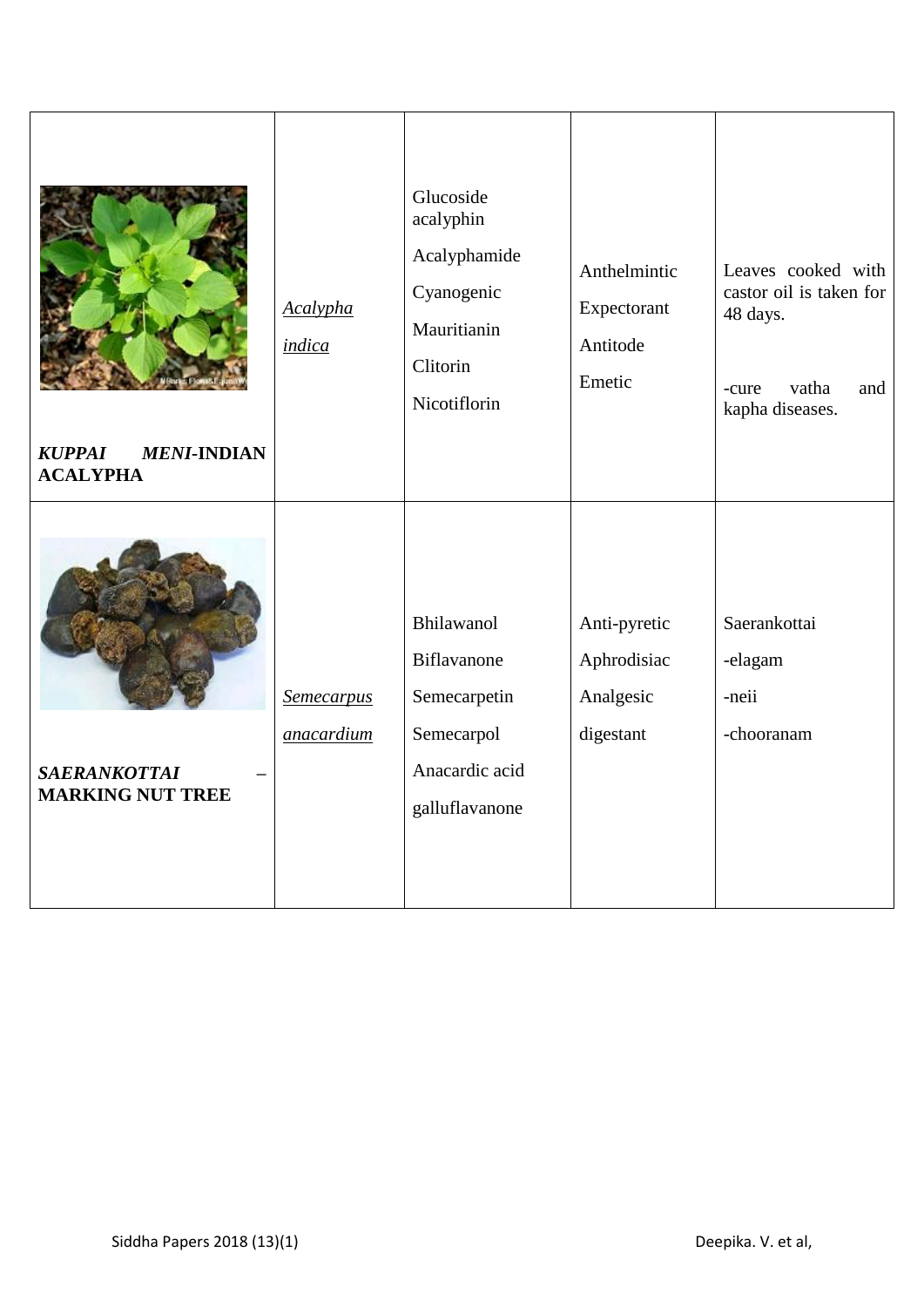| <b>GINGER-INJII</b>                                                                              | <b>Zingiber</b><br><i>officinalae</i> | Gingerols shogaols<br>Sesquiterpenes<br>$\beta$ -bisabolene<br>zingiberene<br>zingiberol<br>geranial<br>neral           | Heatingappetizer<br>Anti-asthamatic<br>Anti-oxidant<br>Anti-<br>inflammatory<br>Anti-diabetic<br>Anti-obesity<br>Aphrodisiac | Rhizome soaked<br>in honey<br>(i <sub>nji</sub> )<br>thaenooral) is<br>taken daily at the<br>morning.<br>- Delay aging,<br>- prevents from<br>growing grey hair<br>- gives longivety |
|--------------------------------------------------------------------------------------------------|---------------------------------------|-------------------------------------------------------------------------------------------------------------------------|------------------------------------------------------------------------------------------------------------------------------|--------------------------------------------------------------------------------------------------------------------------------------------------------------------------------------|
| <b>PADDY -NEL</b>                                                                                | Oryza sativa                          | Isoleucine<br>Leucine<br>Lysine<br>Tryptophan<br>Valine<br>Sulphur aminoacids<br>Methionine<br>Carbohydrates<br>glucose | Antitode<br>Diuretic                                                                                                         | Powdered rice mixed<br>with ghee is used as<br>kayakarpa treatment.                                                                                                                  |
| .<br>வேலிப்பரு<br>DOG'S<br><b>VELIPARUTHI-</b><br><b>BANE</b><br><b>WHITELOW</b><br><b>PLANT</b> | Pergularia<br><i>daemia</i>           | Lupeol acetate<br>Uzarigenin<br>Triterpenes<br>$\alpha$ -amyrin<br>$\beta$ -sistosterol                                 | Anti-pyretic<br>Anti-diabetic<br>Anti-<br>inflammatory<br>Analgesic<br>Anthelmintic                                          | Decocation<br>of<br>the<br>leaves is used to cure<br>serious<br>some<br>disorders.                                                                                                   |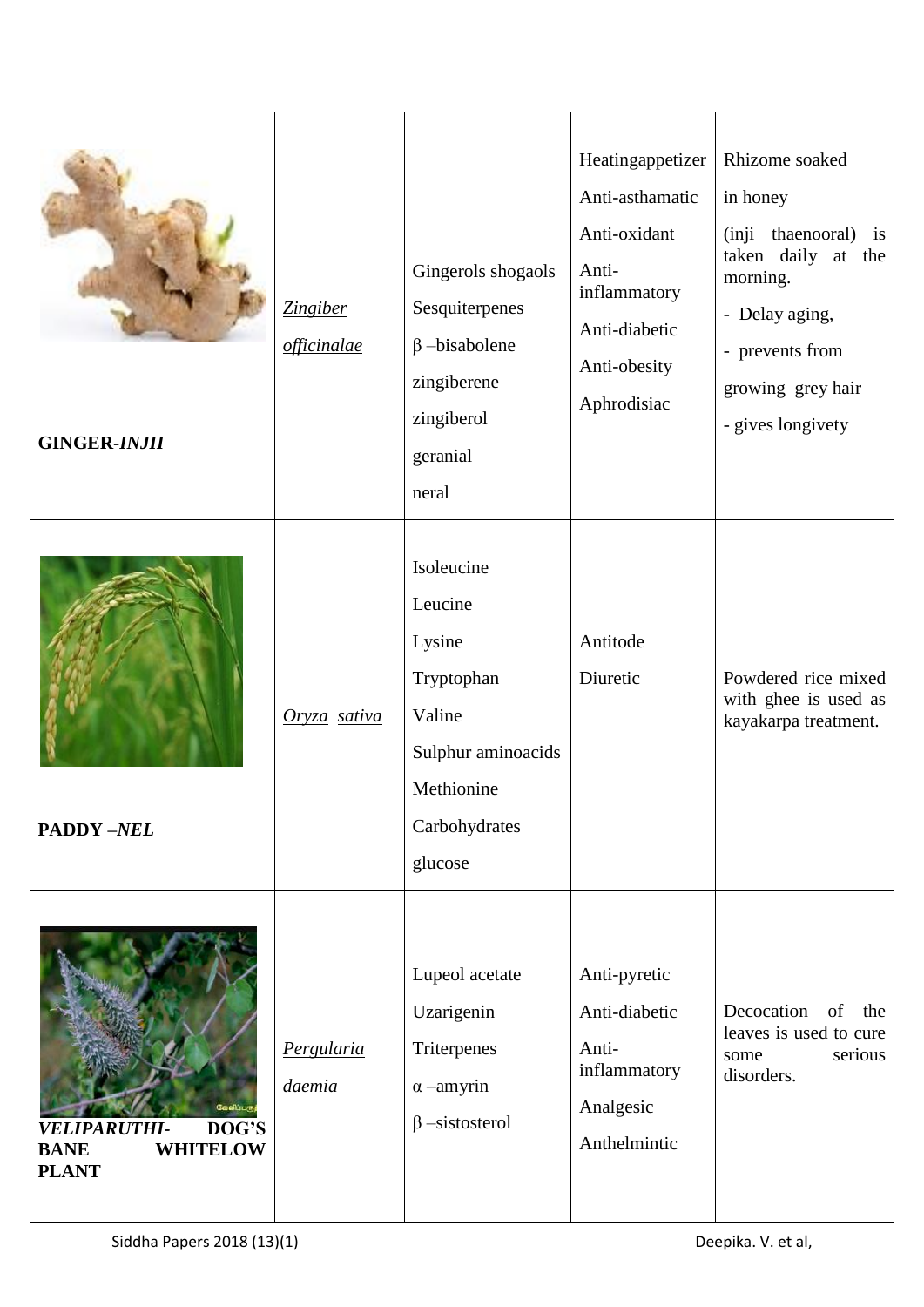| huduul<br>KORAI KIZHANGU - NUT<br><b>GRASS</b>    | <b>Cyperus</b><br><u>rotundus</u>   | Glycerol<br>Oleic acid<br>Linolic acid<br>Linolenic acid                                                      | Diaphoretic<br>Lactogogue<br>Hypo<br>cholesterolaemic<br>Astringent<br>Anti-<br>inflammatory                                                          | The rhizome is made<br>into a fine powder<br>and<br>taken<br>with a<br>sugar.<br>-cure kapha diseases.                                            |
|---------------------------------------------------|-------------------------------------|---------------------------------------------------------------------------------------------------------------|-------------------------------------------------------------------------------------------------------------------------------------------------------|---------------------------------------------------------------------------------------------------------------------------------------------------|
| <b>HOLY BASIL</b><br><b>TULSI</b><br><b>PLANT</b> | <b>Ocimum</b><br>santacum           | Eugenol<br>Carvacrol<br>Apigenin<br>Luteolin<br>Caryophyllene<br>Ursolic acid<br>Sesquiterpine<br>Hydrocarbon | Anti-<br>carcinogenic<br>Anthelmintic<br>Anti-septic<br>Anti-rheumatic<br>Anti-stress<br>Anti-bacterial                                               | Medicated<br>oil<br>is<br>prepared by boiling<br>the extract of leave<br>&root with oil.<br>Oil bath is taken to<br>cure vatha& kapha<br>diseases |
| <b>GOOSEBERRY-</b><br>NELLIKKAI                   | <b>Emblica</b><br><i>oficinalis</i> | EmblicaninA,B<br>Ellagic acid<br>Pedunclagin<br>Amino acids<br>Glutamine acids<br>proline                     | Anti-microbial<br>Anti-pyretic<br>Antioxidant<br>Analgesic<br>Anti-tumour<br>Anti-diarrhoeal<br>Anti-ulcerogenic<br>Anti-diabetic<br>hepatoprotective | Extract of fruit mixed<br>with honey is taken.<br>-improves immunity<br>-provide strength to<br>the body.                                         |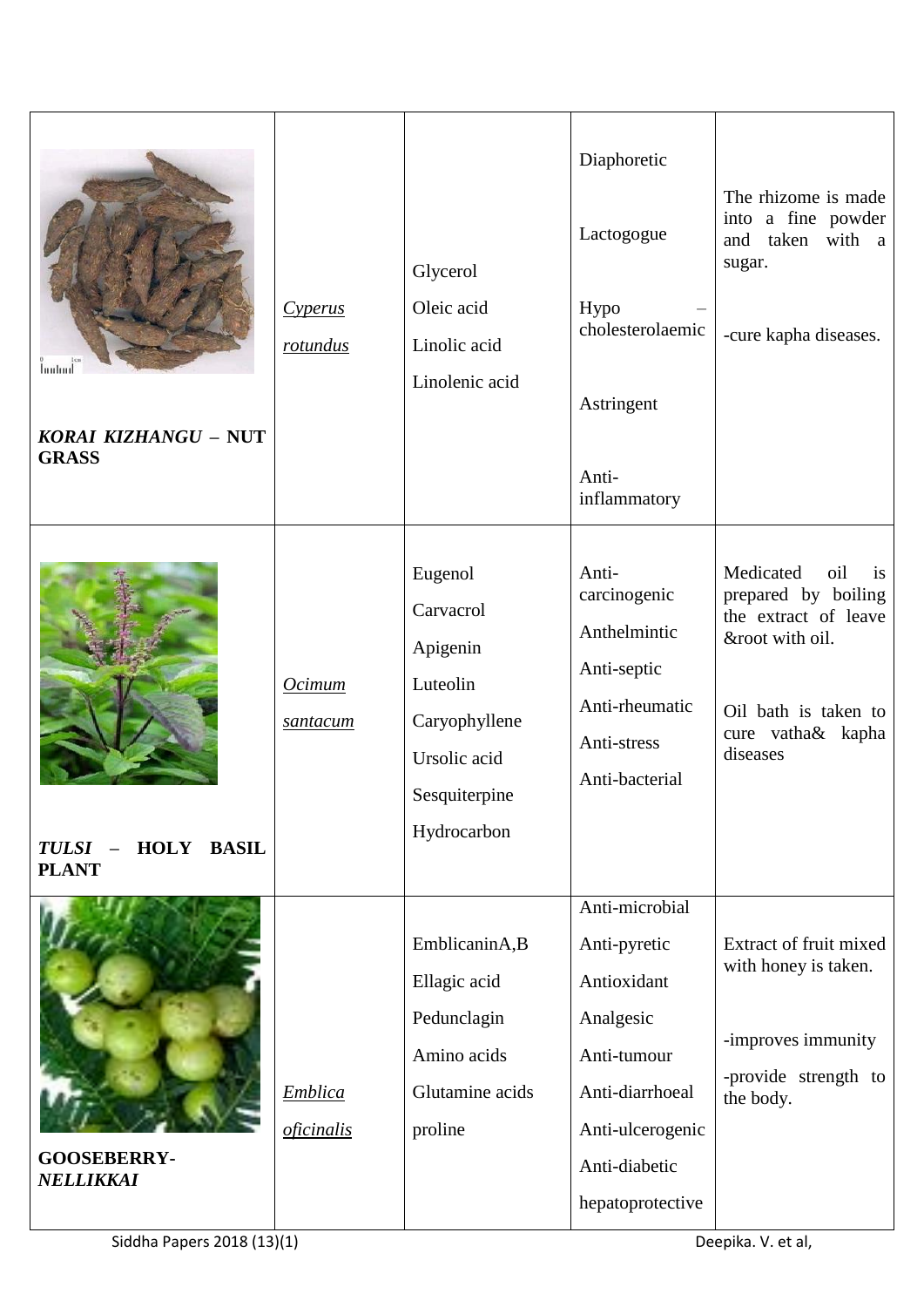| <b>KADUKKAI- INK NUT</b>                                 | <b>Terminalis</b><br>chebula | Ellagic acid<br>Gallic acid<br>Punicalagin<br>Coumarin<br>Chebulagic acid<br>Chebulinic acid<br>Arjunolic acid<br>Terminolic acid | Astringent<br>Anti-<br>inflammatory<br>Analgesic<br>Anti-<br>hyperglycemic<br>Anti-diabetic<br>Retinoprotective<br>activity<br>Anti-anaphylatic<br>Anti-cancers | The fine powder of<br>seed is mixed with<br>water and taken in<br>the evening.<br>-cure jaundice                                                                                                                                                                         |
|----------------------------------------------------------|------------------------------|-----------------------------------------------------------------------------------------------------------------------------------|-----------------------------------------------------------------------------------------------------------------------------------------------------------------|--------------------------------------------------------------------------------------------------------------------------------------------------------------------------------------------------------------------------------------------------------------------------|
| <i>NANNARI-</i><br><b>INDIAN</b><br><b>SARASAPARILLA</b> | Hemidesmus<br>indicus        | Heminine<br>Hemidine<br>Denicumine<br>Hemidesterol<br>Saponins<br>Pregnene<br>glycosides                                          | Purgative<br>Diaphoretic<br>Anti-pyretic<br>Anti-diarrhoeal                                                                                                     | The parts of the plant<br>is cooked with ghee<br>it<br>and<br>made<br>as<br>thuvaiyal or vadagam<br>- by adding tamarind,<br>pepper &salt is taken<br>for 48 days.<br>-to remove the bad<br>smell produced due<br>to pitha diseases.<br>Pathiyam- avoid<br>Mustard seeds |
| <b>THUDHUVALAI-</b><br><b>CLIMBING BRINJAL</b>           | <b>Solanum</b><br>trilobatum | Solanine<br>Solasonine<br>Solamarine<br>$\beta$ - solamarine<br>$\beta$ -sistosterol                                              | Anti-<br>inflammatory<br>Antioxidant<br>Anti-tumour                                                                                                             | Fruits are made into<br>vadagam, pickle.<br>Leaves cooked with<br>ghee is taken for 48<br>days -cure<br>kapha<br>diseases                                                                                                                                                |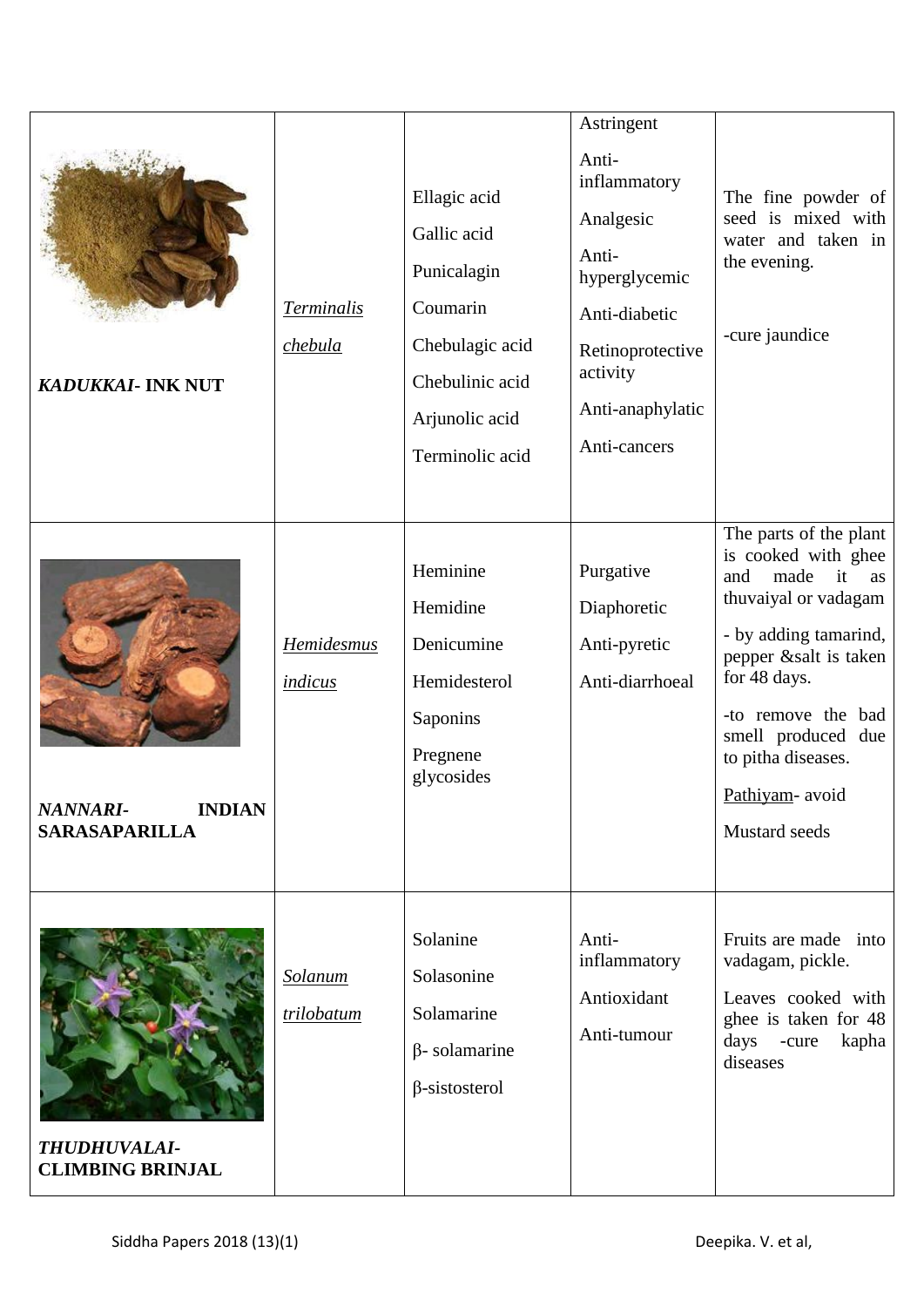| VALLARAI-<br><b>INDIAN</b><br><b>PENNYWORT</b> | Centella<br>asiatica | Caffeic acid<br>Quercetin<br>Kaempferol<br>Catechin<br>Rutin<br>Naringin<br>Asiaticoside<br>Asiatic acid<br>Brahmic acid<br>Madecassic acid<br>Madecassoside<br>asiaticosidem<br>ascorpic acid | Diuretic<br>Anti-<br>hypertensive                                                                                 | from<br>Extract<br>the<br>leaves with cow's<br>milk is taken to cure<br>nerve related<br>Problems.<br>-purifies blood<br>-improve<br>memory<br>$\&$<br>general<br>power<br>ability<br>of<br>mental<br>mentally retarded<br>Children. |
|------------------------------------------------|----------------------|------------------------------------------------------------------------------------------------------------------------------------------------------------------------------------------------|-------------------------------------------------------------------------------------------------------------------|--------------------------------------------------------------------------------------------------------------------------------------------------------------------------------------------------------------------------------------|
| PEPPER-MILAGU                                  | Piper nigrum         | Pyrrolidine<br>alkamide<br>Isopiperolein B<br>Retrofractamide A<br>Pellitorin<br>Trachyone<br>Pergumidiene<br>Pipercide<br>Eugenol<br>Safrole<br>Limonene                                      | Stimulant<br>Analgesic<br>Anti-pyretic<br>Anthelmintic<br>Anti-periodic<br>Carminative<br>Expectorant<br>Antitode | Finely ground pepper<br>mixed with honey<br>taken twice a day is<br>beneficial in amnesia<br>dullness<br>of<br><b>or</b><br>intellect.<br>cough,<br>ulcer<br>Cure<br>vatha diseases.                                                 |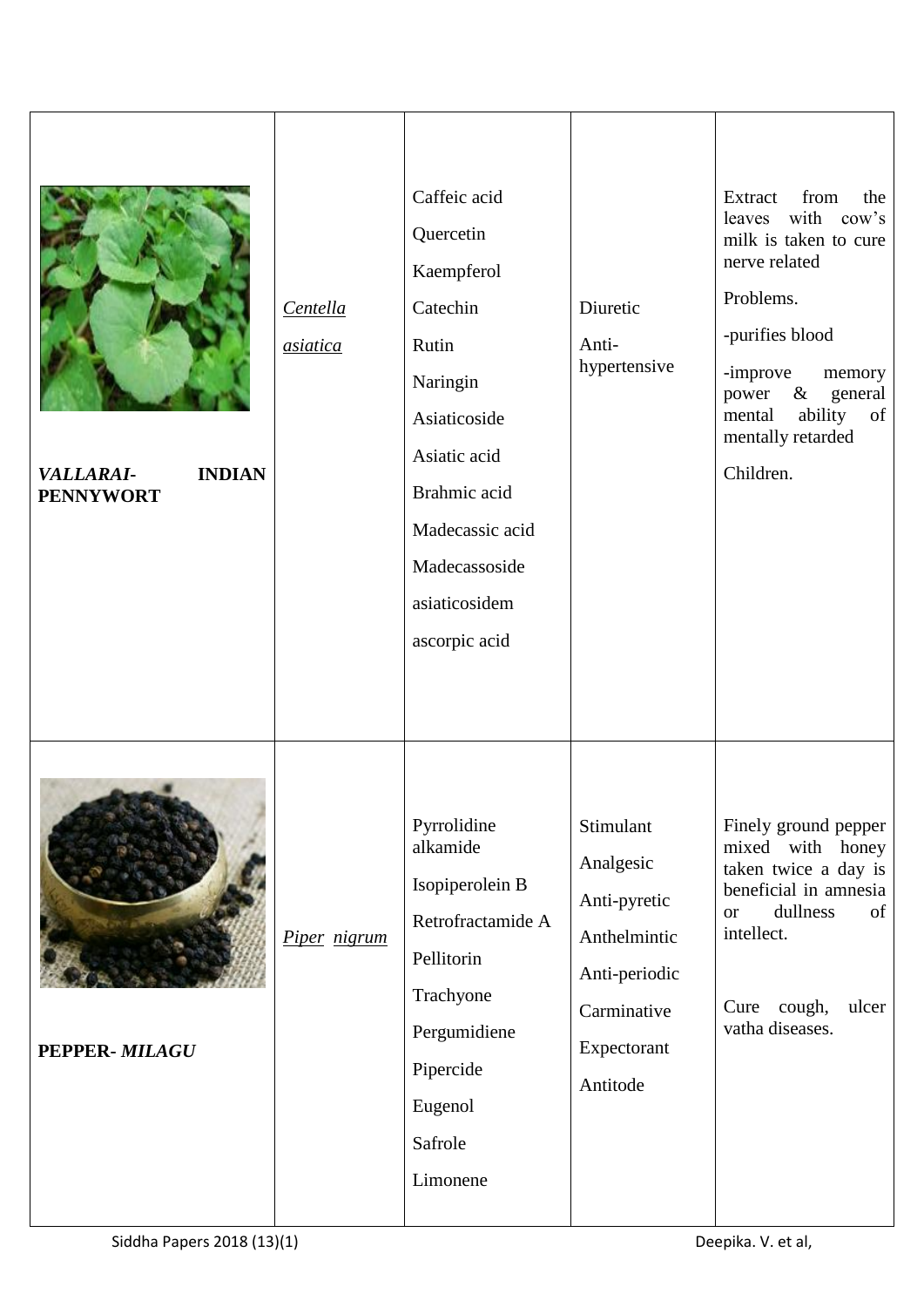| <b>ELUMICHAI - LEMON</b>                              | Citrus lemon  | Citral<br>Citric acid<br>Limonene<br>Geraniol<br>Coumarins<br>Linalool<br>VitaminC<br>Potassium | Anti-fungal<br>Anti-bacterial<br>Antioxidant<br>Anti-microbial                 | Fruit is made into<br>pickle<br><b>or</b><br>extract<br>juice and is taken for<br>6 months.<br>-simplifies<br>vatha,<br>pitha & kapha.<br>mental<br>-cure<br>disorders,<br>Prevent<br>grey<br>hair<br>growing. |
|-------------------------------------------------------|---------------|-------------------------------------------------------------------------------------------------|--------------------------------------------------------------------------------|----------------------------------------------------------------------------------------------------------------------------------------------------------------------------------------------------------------|
|                                                       |               |                                                                                                 |                                                                                |                                                                                                                                                                                                                |
|                                                       |               | Caticin                                                                                         |                                                                                |                                                                                                                                                                                                                |
|                                                       | Vitex negundo | Orientin<br>Isoorientin<br>Luteolin<br>Glycosidiciridoids<br>Corymbosin                         | Anti-bacterial<br>Anti-pyretic<br>Anti-histaminic<br>Lactogogue<br>Emmenogogue | Young<br>leaves<br>is<br>cooked with dried<br>ginger powder, sugar<br>and ghee is taken for<br>48 days to cure the<br>difficulties of chronic<br>dysentery                                                     |
| <b>VEN NOTTCHI- FIVE</b><br><b>LEAVED CHASTE TREE</b> |               |                                                                                                 |                                                                                |                                                                                                                                                                                                                |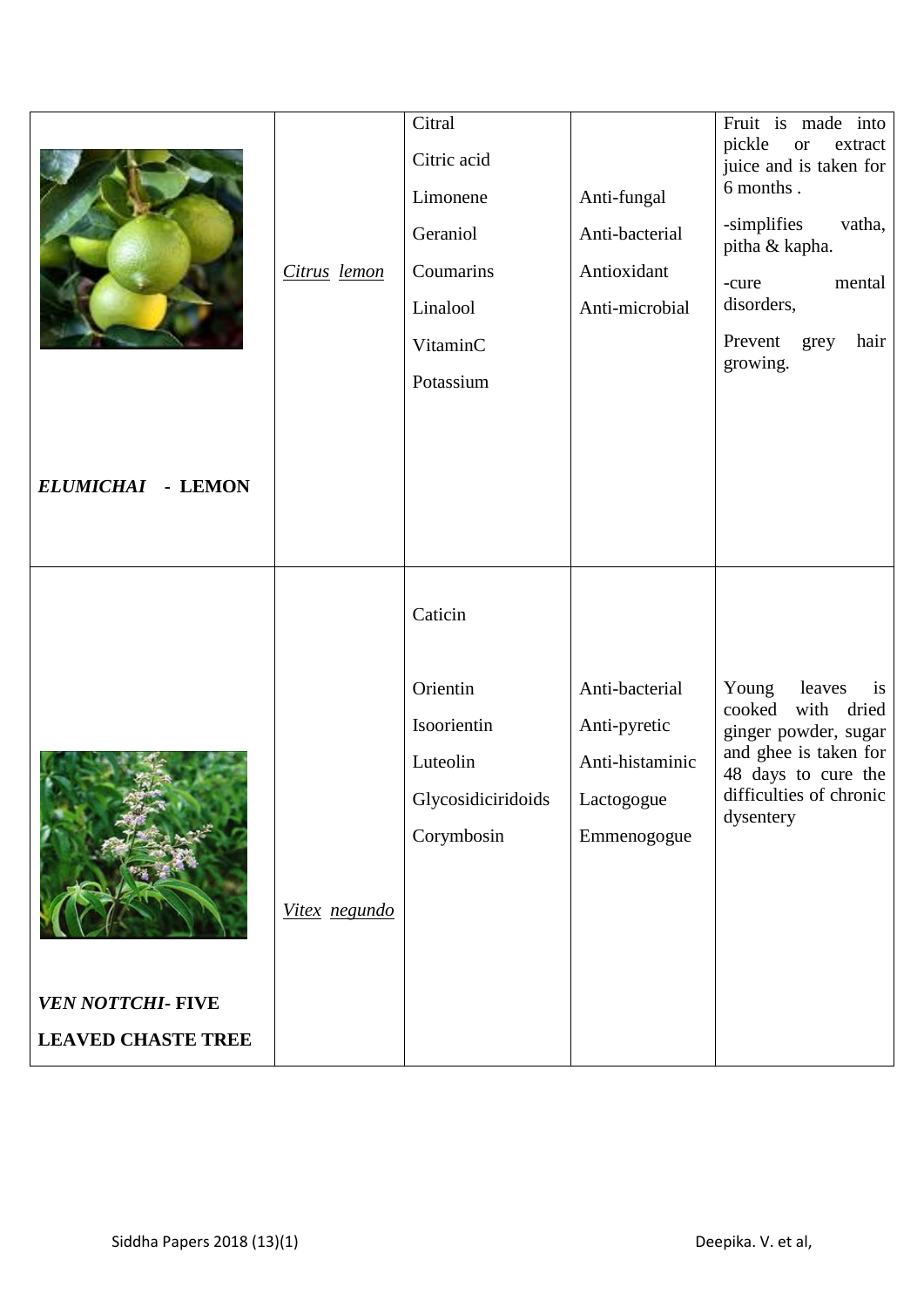| <b>VEL-ERUKKU-MUDAR</b><br><b>PLANT</b>     | Calotropis<br>gigantea           | Gigantin<br>Giganteol<br>Taraxasteryl acetate<br>Iso giganteol<br>CalotropinsD1&D2<br>Calotoxin<br>Uscharidin<br>$\alpha$ -amyrin<br>$\beta$ -amyrin | Anti-fungal<br>Anti-cancer<br>Anti-convulsant<br>Anti-bacterial<br>Analgesic<br>Anthelmintic | Powder of Matured<br>bark, root, whole plant<br>dissolved in water<br>with dried ginger (nel<br>alavu)-20mg-vatha<br>diseases.<br>Thippili chooranum<br>-pithadiseases<br>pepper powder<br>-kapha diseases                                                                               |
|---------------------------------------------|----------------------------------|------------------------------------------------------------------------------------------------------------------------------------------------------|----------------------------------------------------------------------------------------------|------------------------------------------------------------------------------------------------------------------------------------------------------------------------------------------------------------------------------------------------------------------------------------------|
| <b>PONNANGANNI -SESSILE</b><br><b>PLANT</b> | <b>Alternanthera</b><br>sessilis | Iron<br>Protein<br>Vitamin-A<br><b>Sterols</b><br>Saponins<br>Lupeol                                                                                 | Anti-oxidant<br>Anti-microbial<br>Anti-pyretic<br>Anti-ulcer<br>Anti-diarrhoeal              | Young leaves cooked<br>without salt is mixed<br>with butter and taken<br>for 40 days to cure<br>all type<br>of<br>eye<br>diseases.<br>Leaves cooked with<br>ghee, pepper & salt is<br>transform<br>taken<br>$\omega_{\rm{max}}$<br>body to golden luster.<br>Pathiyam-avoid<br>tamarind. |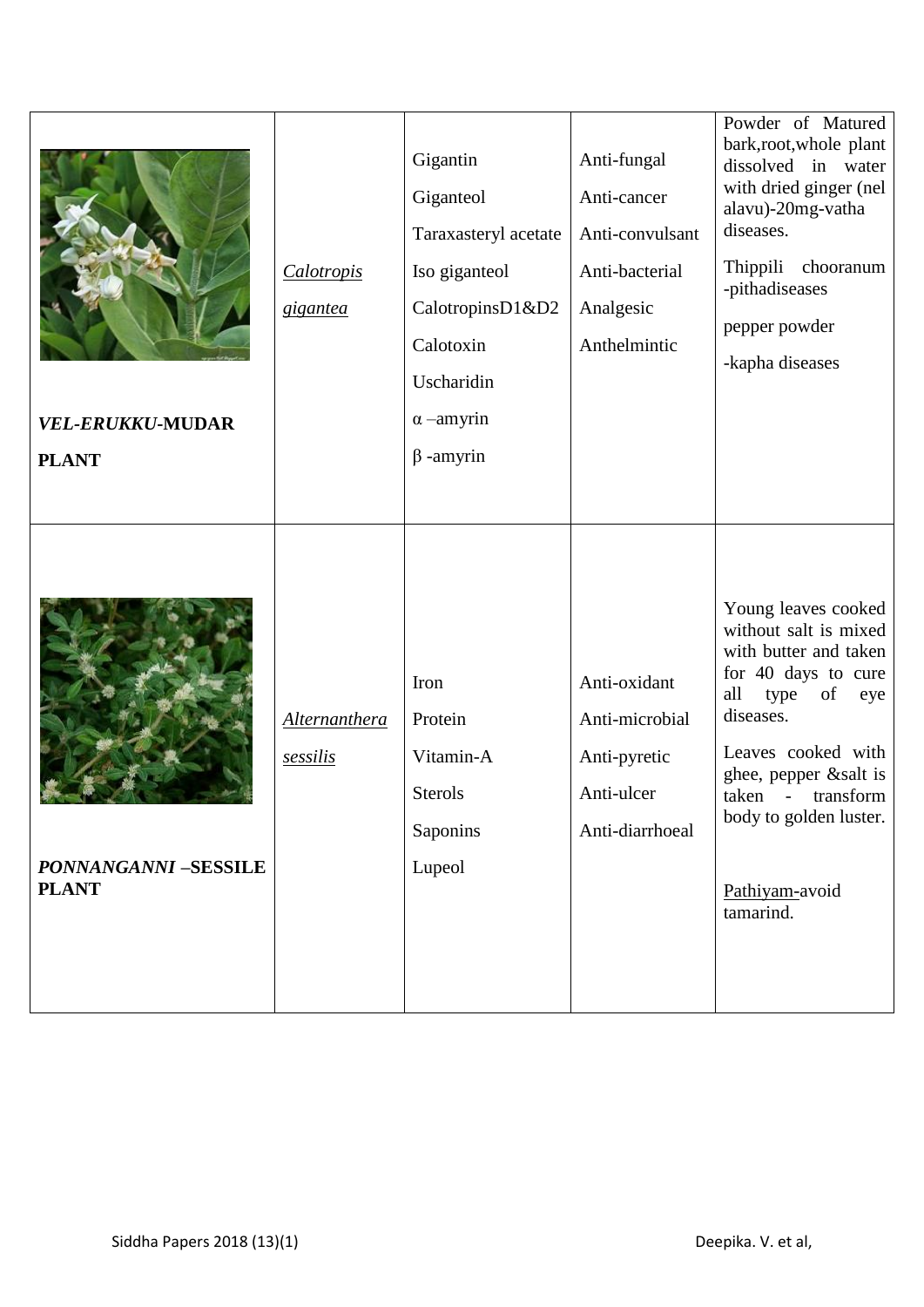| <b>MANATHTHAKKALI</b><br><b>BLACK NIGHT SHADE</b> | Solanum<br>Nigrum                   | Steroidal<br>glycosides<br>Steroidal alkaloids<br>Steroidal<br>oligoglycosides<br>Solamargine<br>Solasidine<br>Solasonine<br>Solanidine | <b>Diuretics</b><br>Antipyretics<br>Nervous tonic                                                       | Leaf<br>taken as<br>pickle/<br>Root<br>Fruit vadagam/<br>Decoction         |
|---------------------------------------------------|-------------------------------------|-----------------------------------------------------------------------------------------------------------------------------------------|---------------------------------------------------------------------------------------------------------|----------------------------------------------------------------------------|
| <b>VILA - WOOD APPLE</b>                          | <i>Limonia</i><br><b>Acidissima</b> | Umbelliferone<br>Dictamnine<br>Xanthotoxol<br>Scoparone<br>Isopimpinellin<br>Isoimperatonin<br>Marmin<br>Psoralen                       | Diuretic<br>Anti-<br>spermatogenic<br>Anti-fungal<br>Anti-bacterial<br>Anti-diabetic<br>Anti-diarrhoeal | Leaf<br>taken by<br>decoction/<br>Fruit<br>cooked<br><b>Bark</b><br>Root _ |
|                                                   |                                     |                                                                                                                                         |                                                                                                         |                                                                            |

### **CONCLUSION**

Kayakarpam treatment, always used for rejevunation and increased longevity has however transformed over the years: from a highly secretive, selective, and intensive treatment first developed by siddhars who used it to immortalize their physical bodies.

 The datas collected from the rievew of the literatures and the articles published provides the useful information about the rejevunating herbs. Some of the above listed rejevunating herbs provide the right path to lead a young and healthy life. Many researches and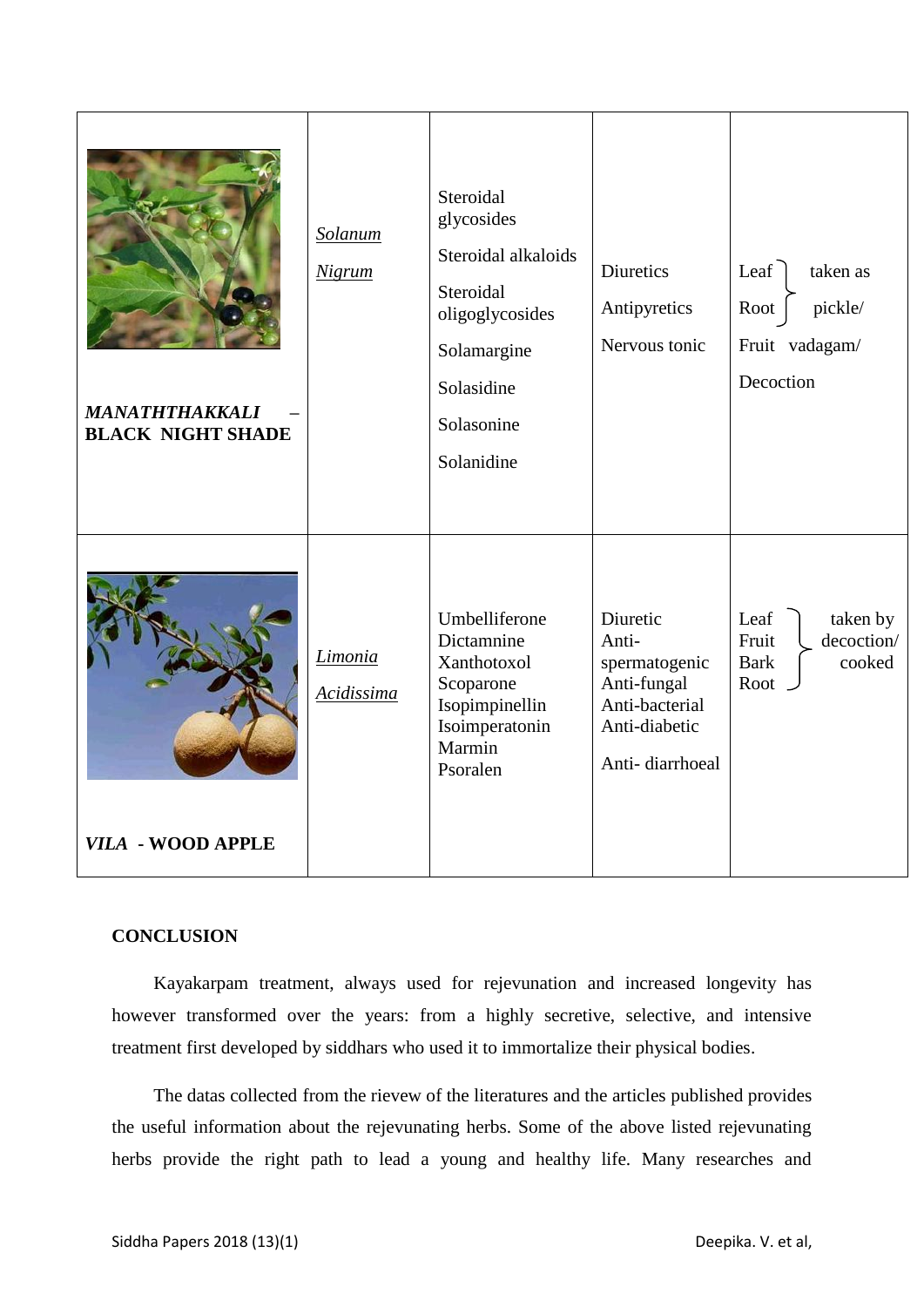pharmacological studies related with the rejevunating herbs support in the kayakarpa treatment.

#### **ACKNOWLEDGEMENT**

 My sincere thanks to the HOD, Department of Varmam, Puramaruthuvam & Sirappu maruthuvam and Principal, RVS Siddha Medical College and Hospital.

#### **REFERENCES**

1. Siddha Materia Medica (Vegetable Section), Murugesa Muthaliar, Volume I, Fourth Edition, Publisher; (1988), Tamilnadu Siddha Medical Council, Chennai.

2. Siddha Vaithya Thirattu", Kuppusamy Muthaliar K. n, Uthamaravan k. S." 3<sup>rd</sup> edition. published by Directorate of Indian Medicine and Homeopathy, Chennai, India. (2009).

 3. Medical Taxonomy of Angiosperms, Sankaranarayanan, First Edition October, 2009 published by Harishi Publications,Chennai.

 4 Taxanomy of Angiosperms,. Dr.S.Somasundaram, Part II, Fifth Edition, published by Shanthi Offset Printers, Chennai.

5. Medicinal Botany, Dr.S.Somasundaram, Part I, Sixth Edition May 2014,published by Elangovan Publivations, Tirunelveli.

6. Siddha Maruthuva Sirappu,. Dr.R.Thiyagarajan, First Edition 1985, published by The Nadar Press Limited, Sivakasi.

7. Aparna Upadhyay,Pooja Agrahari and D.K.Singh,2014.A Review on the Pharmacological Aspects of *Terminalia chebula* International Journal of Pharmacology,10:289-298.

8. Shivakumar S.Godipurge,Jaiprakash S. Biradar , Nitin Mahurkar, 29.11.2014. Phytochemical and Pharmacological Evaluation of *Acalypha indica* Linn in Experimental Animal Models International Journal of Pharmacognosy and Phytochemical Research 2014- 15;6(4);973-979 ISSN:0975-4873

9. Kaur Narinderpal , Niazi Junaid , and Bains Raman ,01.10.2013.A Review on Pharmacilogical profile of *Withania somnifera*(Ashwagantha) Research and Reviews:Journal of Botanical Sciences 2320-0189.